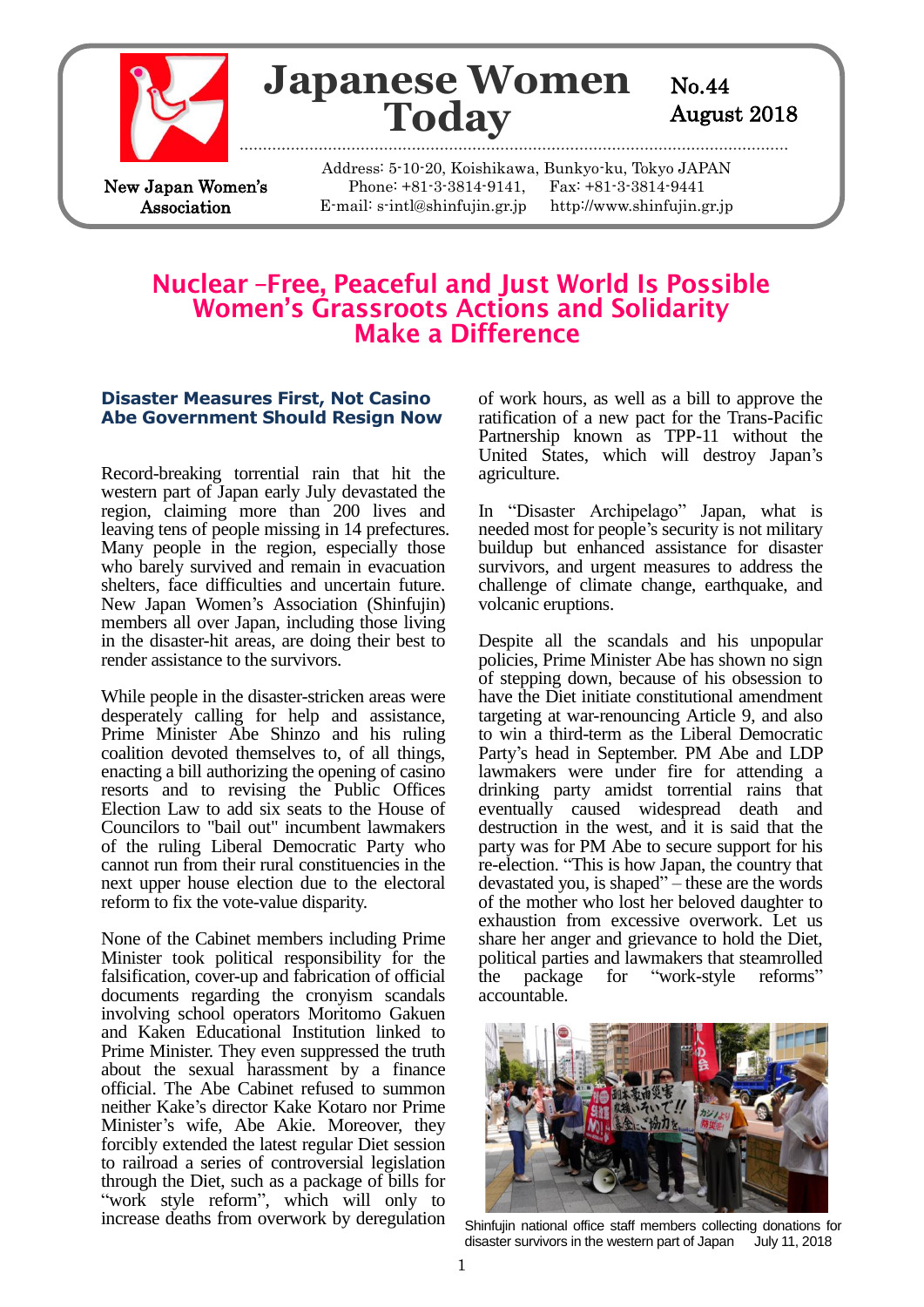#### **Historic Chance for Achieving Peace in Northeast Asia**

The Abe administration and the media have made negative comments on the summit meeting between the United States and Democratic People's Republic of Korea, misinterpreting the epoch-making significance of this event that marked beginning of a process towards peace, defusing a hair-trigger situation with the risks of nuclear war higher than ever.

Following last year's adoption of the Treaty on the Prohibition of Nuclear Weapons, the South-North Korea Summit in late April and the first-ever US-North Korea summit in June have offered hope for a nuclear-free, peaceful world and Northeast Asia. We heartily welcome these developments. The leaders of the two countries agreed to work together, and they have continued dialogues and diplomacy. The international community is called for to cooperate in promoting the progress of the agreement despite difficulties. US President Donald Trump announced the cancelation of joint US-ROK military exercises set for August, and even referred to the withdrawal of US troops from ROK.

If things proceed toward the end of the Korean War and the normalization of US-DPRK relations, the situation concerning peace in the Korean Peninsula, Northeast Asia and the world over will be changed dramatically, marking a major turning point in history.

It is time for Japan to stop preparations for war and shift to preparations for peace, making the best use of Article 9.

The Abe government has deliberately inflamed "threat from North Korea" to use it as an excuse to railroad the national security legislation/war laws, to push ahead with the construction of a new base offshore Henoko in Okinawa as well as deployment of Osprey aircraft and Aegis Ashore missile defense system, to boost



military spending to a record level, and to adversely revise Article 9. All these attempts that have escalated tensions are now groundless. Obviously, PM Abe's exclusive reliance on military options has failed.

Also, the rationale for US military presence in Japan and the Japan-US Security Treaty should now be called into question. The Korean War was unleashed by US-Soviet confrontation that divided the country into two after the end of Japan's colonial rule. The Japan-US Security Treaty was concluded amid the war. The negative view of the Japanese government and the media toward the US-DPRK agreement is not unrelated to a notion that "Japan-US Military Alliance is always a top priority", which is deeply rooted in their mindset, and it is time to do away with it.

Furthermore, DPRK is the only country Japan has not apologized or compensated for the damage caused by Japan's colonial rule. The two countries still have no diplomatic relations. The abduction of Japanese citizens can find a solution only through bilateral dialogues to deal comprehensively with various issues including the development of nuclear weapons and missies as well as the settlement of historical issues. This kind of efforts will lead to the normalization of diplomatic relations between the two countries.

The decisive force that worked behind the current move proceeding in the Korean Peninsula is people's power that brought down the corrupt government to replace it with a new one. Likewise, people's movement in nuclear-weapons states and their allies, especially Japan as the only country that suffered the atomic bombing during the war is the key to early entry into force of the Treaty on the Prohibition of Nuclear Weapons with 50 states becoming parties to the treaty. As of today, among the 59 states that signed the treaty, 13 have ratified it.

The New Japan Women's Association has "five objectives" as founding principle, and most of them are related to peace with one of them upholding "Japan's independence and democracy". We are aware of the important role we can play as a women's organization committed to abrogating the Japan-US Security Treaty, a root cause of Japan's political subordination to the US unparalleled in the world that brings all the sufferings to the nation.

As scorching summer temperatures pose threat to life with dozens of people have died from heat illness, Shinfujin petitioned the Education Ministry to increase subsidies to enable schools to install air-conditioners in classrooms. Only 40% of elementary, junior high and special support schools are air-conditioned, and children's lives are at stake. Vice Minister Niwa Hideki met with them (on the extreme right) Theorem and the state of the state of the state of the state of the state of the state of the state of the state of the state of the state of the state of the state of the state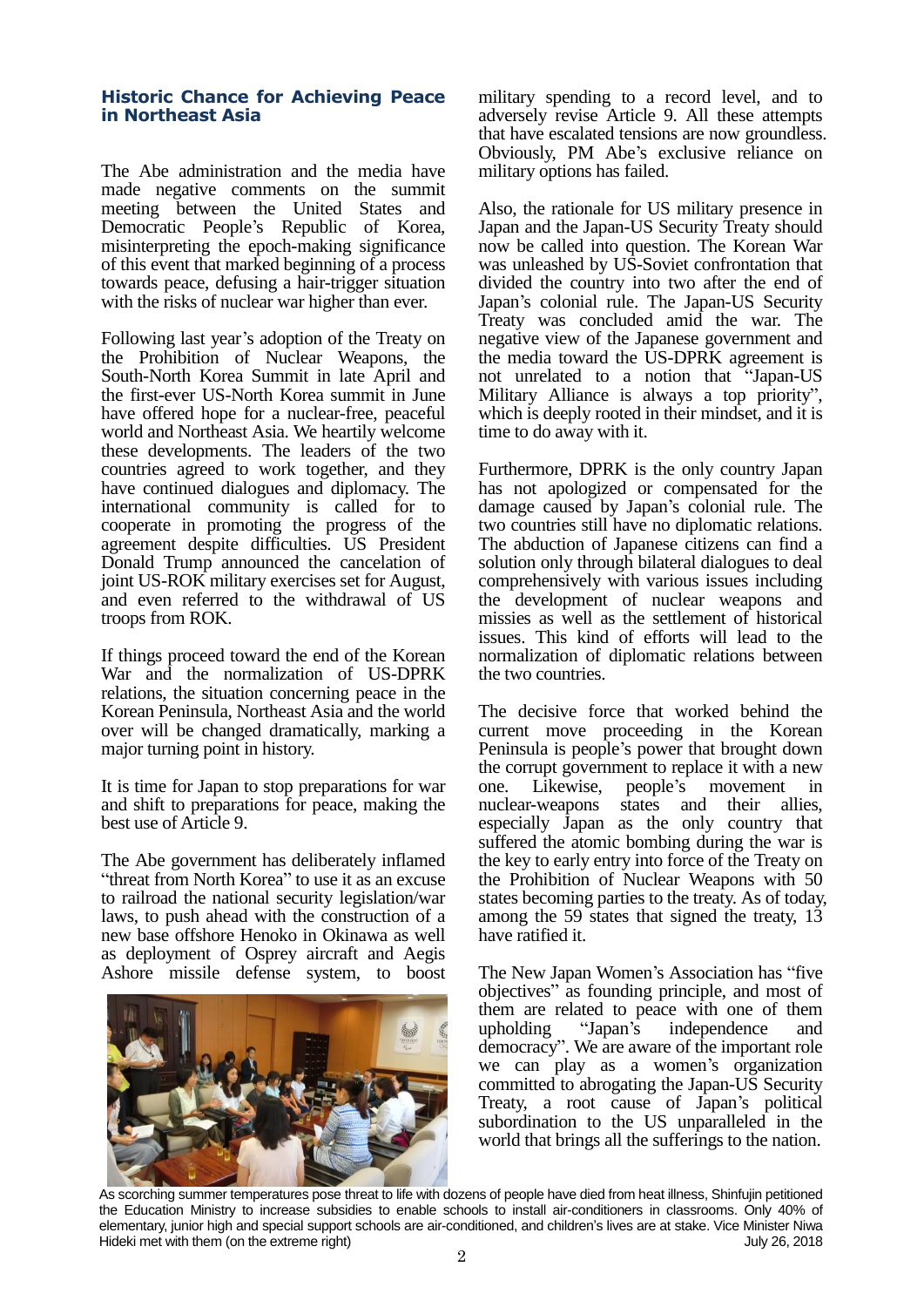#### **Women's Power to Lead Public Opinion**

Women's voice has led the public opinion in Japan, protesting PM Abe's runaway policies and denouncing the sexual harassment by the former finance official. LDP leaders and lawmakers have repeatedly made remarks that lack awareness of and sensitivity to human rights, such as "women should have at least three children," "raising infants and toddlers is a job for mothers", and "being better off without having children is a selfish idea". A female nationalist lawmaker close to PM Abe is now under fire for calling LGBT couples "unproductive" and so potentially unworthy of investment from the taxpayer. Women beyond political affiliation are staging protests against LDP nationwide, including in front of the party's local offices.

While the "#MeToo" movement spread out globally and the international community takes a step forward to conclude a convention to ban sexual harassment, the New Japan Women's Association organized an urgent symposium to explore ways to eliminate harassment, its members are visiting convenience stores in their respective communities to ask for not selling porn magazines. We are working to create social consensus from the bottom on defending women's rights.

In Japan, women, citizens and opposition parties are uniting around the shared goal of changing te government. Backed up by the citizens' voices, opposition parties jointly submitted bills on various issues including on enhanced child and nursing care services, on withdrawal from nuclear power generation, and on revising the civil code to enable the married couple to have different family names. The House of Councilors'' election scheduled for



5000 people gathered in front of the LDP Head Office in Tokyo protesting LDP lawmaker Sugita Mio for her remarks discriminating sexual minorities July 27, 2018

next summer will be a great opportunity to replace the anti-people Abe government with a new one that stand for people's demands. Empowered women are the key players to pave a way toward a hopeful future.

## **Two Peace Signatures Can Make a Difference**

Together with all citizens and groups working to realize a nuclear-free, peaceful, just and sustainable society at home and globally, the New Japan Women's Association continue collecting signatures in support of two peace petitions: No Article 9 Revision under PM Abe which aims to collect 30 million signatures, and the Hibakusha Appeal for the Elimination of Nuclear Weapons. We have gathered more than 930,000 signatures of a total of over 1.5 million for the Article 9 petition, and more than 950,000 for the Hibakusha International Appeal. Signature campaigns provide us with great opportunities to reach out and have conversations with people in communities, who have the power to make a difference.

 The New Japan Women's Association (NJWA or Shinfujin) was founded on October 19, 1962. About 133,000 members are organized in some 9,000 groups in workplaces and communities all over the country. Shinfujin has a head office that unites chapters working in all the 47 prefectures and branches in 900 municipalities.

 Under the five objectives, Shinfujin works to realize all kinds of women's demands concerning such issues as women's rights, equality with men, better working and living conditions, measures to support child-care, education, environmental protection, peace and abolition of nuclear weapons. The five objectives are:

- Protect the lives of women and children from the danger of nuclear war
- Oppose the adverse revision of the Constitution and the resurgence of militarism
- Work together for better living conditions, extended women's rights and children's well-being
- Win genuine national independence, democracy and emancipation of women - Join hands with women around the world for building lasting peace

 Shinfujin is opened to all women who agree with the above five objectives, irrespective of their thought, creed or political background. It publishes a weekly paper "Shinfujin Shimbun" with 220,000 readers, and a monthly magazine "Josei & Undo" ("Women & The Movement".)

 Shinfujin is a member of the Japan Federation of Women's Organizations (Fudanren) and the International Women's Year Liaison Group (comprising 35 major Japanese women's organizations.) It holds special consultative status with the United Nations Economic and Social Council.